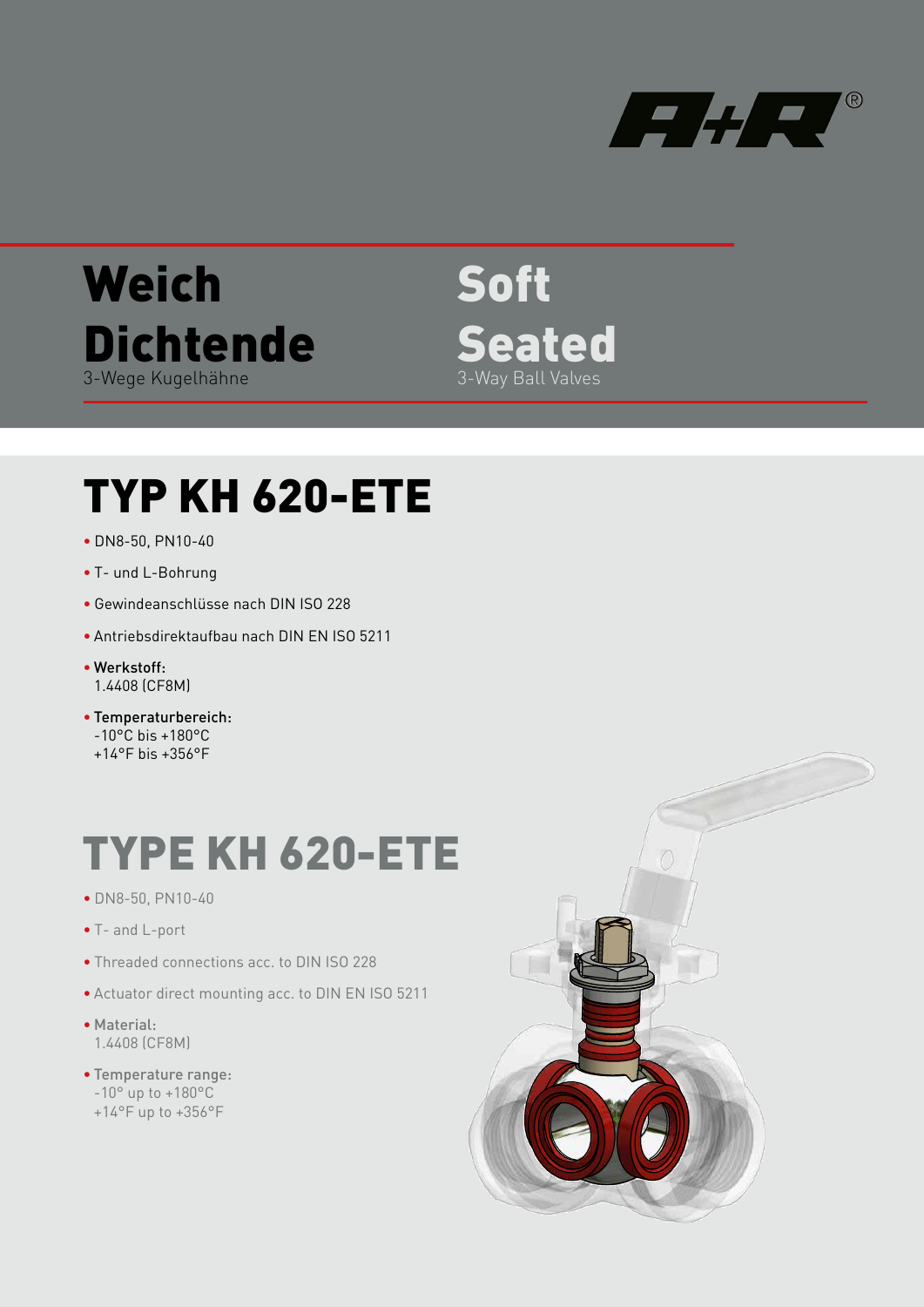

Maßzeichnung





**MAßTABELLE** TYP KH 620-ETE **MEASURING GUIDE** TYPE KH 620-ETE

| G        | ØLw  | L1   |       | h <sub>1</sub> | h2 | d    | <b>SW</b> | k2    | d <sub>6</sub> | R   | H <sub>5</sub> | <b>Weight kg</b> | <b>ISO 5211</b> |
|----------|------|------|-------|----------------|----|------|-----------|-------|----------------|-----|----------------|------------------|-----------------|
| 1/4"     | 11   | 35,1 | 76    | 42             | 10 | 11   | 9         | 36/42 | 6              | 112 | 82             | 0,6              | F03/F04         |
| 3/8"     | 11   | 38   | 76    | 38             | 10 | 11   | 9         | 36/42 | 6              | 112 | 82             | 0,6              | F03/F04         |
| $1/2$ "  | 12,7 | 38   | 76    | 38             | 10 | 11   | 9         | 42    | 6              | 112 | 82             | 0,6              | F <sub>04</sub> |
| 3/4"     | 16,0 | 45   | 87    | 45,5           | 10 | 11   | 9         | 36/42 | O              | 112 | 82             | 1,1              | F03/F04         |
| 1"       | 20   | 52   | 102   | 56,5           | 11 | 14   | 11        | 50    | 7              | 136 | 97             | 1,6              | F05             |
| 11/4"    | 25   | 58   | 118   | 63             | 11 | 14,2 | 11        | 50    | $\mathbf{r}$   | 188 | 105            | 2,6              | F05             |
| $11/2$ " | 32   | 64   | 126   | 78             | 15 | 17,7 | 14        | 50/70 | 7/9            | 198 | 122            | 3,8              | F05/F07         |
| 2"       | 38,1 | 75,5 | 149,0 | 87             | 15 | 17,7 | 14        | 50/70 | 7/9            | 198 | 142            | 5,8              | F05/F07         |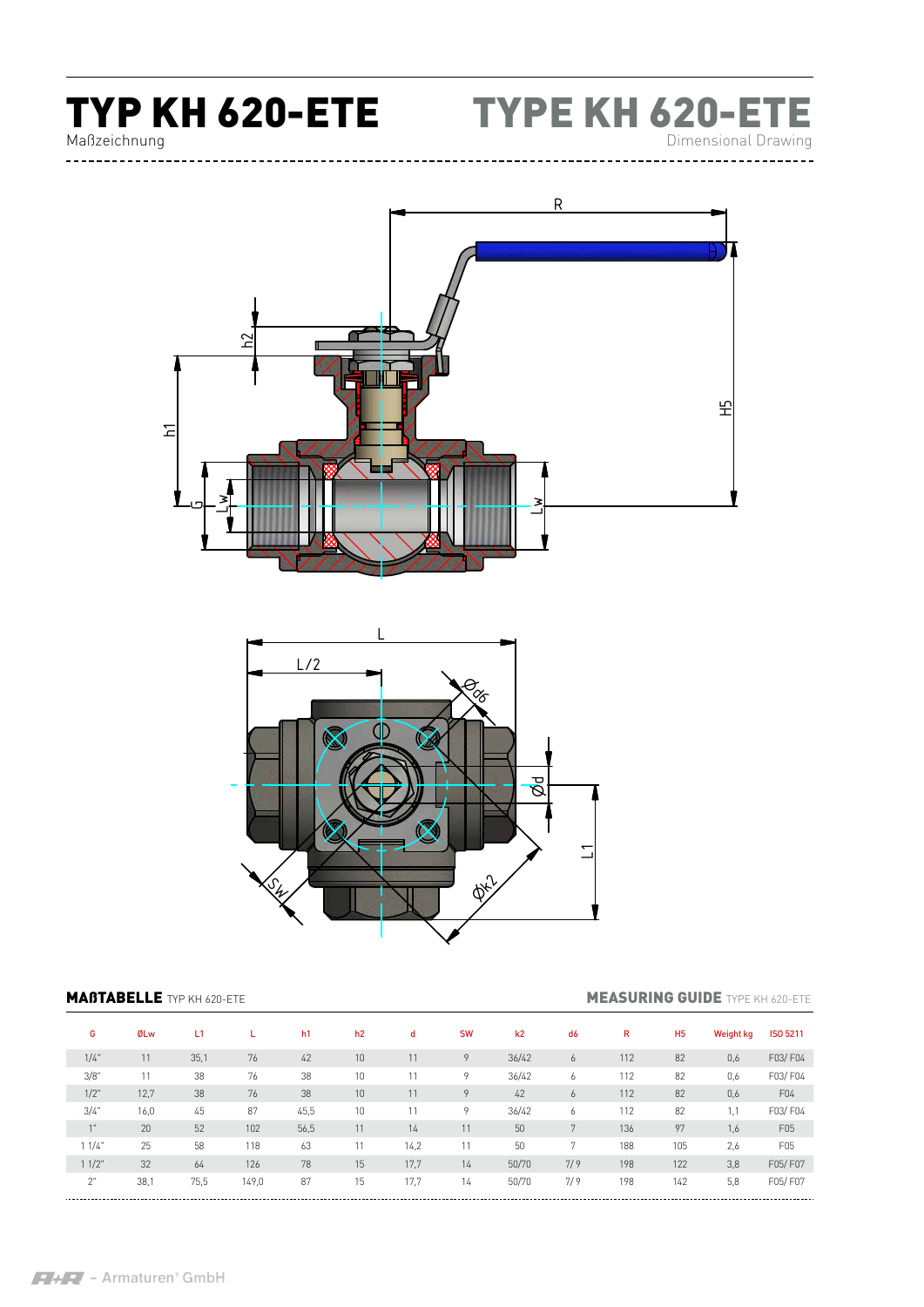# Explosionszeichnung

TYP KH 620-ETE TYPE KH 620-ETE Exploded View

 $53$ 45) (10) (39) (1) (45.1) (39) (2  $\overline{\phantom{0}}$  $\boxed{2.1}$  $\widehat{12.1}$  (16  $(39)$   $(45.1)$ 12  $23$  $\widehat{17}$  $\binom{18}{ }$ 19  $54$  $\overline{50}$  $(50.1)$  $(11)$ 39  $19$ 

### STÜCKLISTE TYP KH 620-ETE **BILL OF MATERIALS** TYPE KH 620-ETE

| Positions Nr. / Item No. | <b>Beschreibung</b> | Item           | <b>Material</b> |
|--------------------------|---------------------|----------------|-----------------|
| $\mathbf{1}$             | Gehäuse             | body           | 1.4408/ CF8M    |
| $\overline{2}$           | Einschraubteil      | side cap       | 1.4408/ CF8M    |
| 2.1                      | Einschraubteil      | side cap       | 1.4408/ CF8M    |
| 10                       | Kugel               | ball           | 1.4408/ CF8M    |
| 11                       | Schaltwelle         | stem           | 1.4401/316      |
| 12                       | Stopfbuchse1        | packing        | PTFE            |
| 12.1                     | 0-Ring1             | o ring         | Viton           |
| 16                       | Gleitring1          | thrust ring    | PTFE            |
| 17                       | Druckring           | gland          | 1.4401/316      |
| 18                       | Tellerfeder         | cup springs    | 1.4310 301      |
| 19                       | Mutter              | nut            | 1.4301/304      |
| 23                       | Anschlagschraube    | stop screw     | 1.4401/316      |
| 39                       | Kugeldichtring1     | ball seat ring | PTFE            |
| 45                       | Gehäusedichtung1    | body seal      | PTFE            |
| 45.1                     | Gehäusedichtung1    | body seal      | PTFE            |
| 50                       | Handhebel           | handle         | 1.4301/304      |
| 50.1                     | Handhebelüberzug    | plastic cover  | PVC             |
| 53                       | Sicherungsblech     | safety plate   | 1.4301/303      |
| 54                       | Abstandsscheibe     | distance sheet | 1.4301/303      |